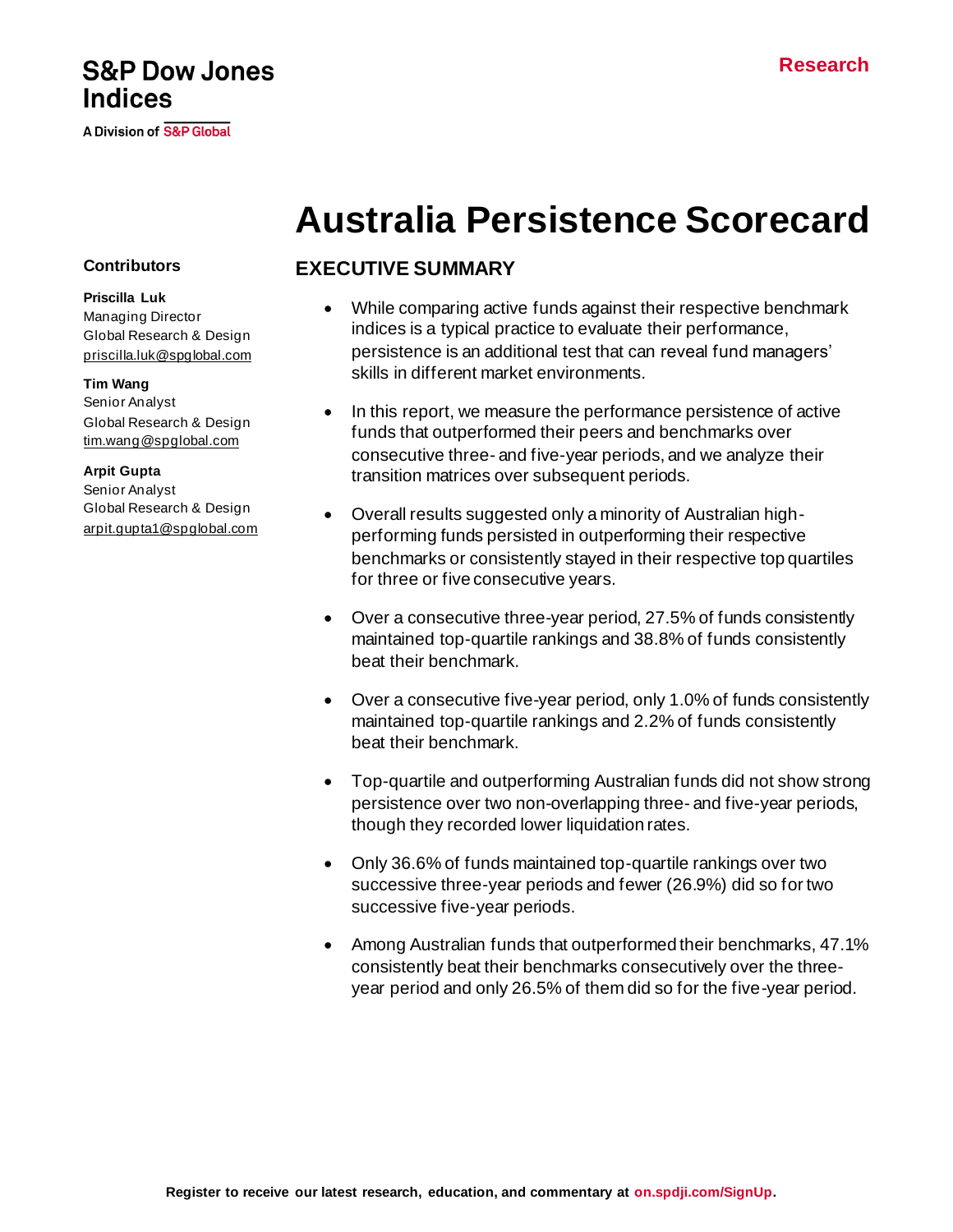### **MEASURING PERFORMANCE PERSISTENCE OF AUSTRALIAN ACTIVE FUNDS**

Research suggests that actively managed winning streaks are often short lived. Twice a year, S&P Dow Jones Indices releases the Persistence Scorecard, which tracks the performance consistency of U.S. actively managed funds over consecutive years. We have consistently observed that relatively few U.S. active funds can stay at the top for years.<sup>1</sup> In this report, we use similar matrices to measure the persistence of Australian active funds that outperform their benchmarks and their peers over threeand five-year periods. Our study follows the fund categories and benchmarks defined in th[e SPIVA](https://www.spglobal.com/spdji/en/spiva/article/spiva-australia/)<sup>®</sup> [Australia Scorecard,](https://www.spglobal.com/spdji/en/spiva/article/spiva-australia/) a biannual report that tracks the number of active Australian funds that beat their comparable benchmarks over short- and long-term horizons.

| <b>Exhibit 1: SPIVA Categories and Their Benchmarks</b> |                                            |  |  |  |
|---------------------------------------------------------|--------------------------------------------|--|--|--|
| <b>SPIVA CATEGORY</b>                                   | <b>BENCHMARK INDEX</b>                     |  |  |  |
| <b>Australian Equity General</b>                        | S&P/ASX 200                                |  |  |  |
| Australian Equity Mid- and Small-Cap                    | S&P/ASX Mid-Small Index                    |  |  |  |
| International Equity General                            | S&P Developed Ex-Australia Large Midcap    |  |  |  |
| Australian Bonds                                        | S&P/ASX Australian Fixed Interest 0+ Index |  |  |  |
| Australian Equity A-REIT<br>.                           | S&P/ASX 200 A-REIT                         |  |  |  |

Source: S&P Dow Jones LLC and Morningstar. Table is provided for illustrative purposes.

We measure the following matrices based on Australian active funds that maintain a top-quartile ranking among their peers and those that outperform their respective benchmark indices.

- 1. Performance Persistence over Three Consecutive Years
- 2. Performance Persistence over Five Consecutive Years
- 3. Three-Year Transition Matrix—Performance over Two Non-Overlapping Three-Year Periods
- 4. Five-Year Transition Matrix—Performance over Two Non-Overlapping Five-Year Periods

### **SECTION 1: PERSISTENCE OF FUNDS THAT MAINTAIN TOP-QUARTILE RANKING AMONG THEIR PEERS**

**Performance Persistence over Three Consecutive Years (2018-2020):** In 2018, there were 207 Australian active funds ranked in their respective top quartiles across five categories. Of these funds, 27.5% stayed in the top quartile over the next two consecutive years (2019 and 2020). Top-quartile funds in the Australian Equity A-REIT category had the highest retention rate (47.1%), while those in the Australian Equity Mid- and Small-Cap category had the lowest tendency to stay in the top quartile (16.1%) over three consecutive years (see Exhibit 2).

**Performance Persistence over Five Consecutive Years (2016-2020):**In contrast to the observations over the three-year period, persistence of fund performance over five consecutive years was much weaker. Out of the 201 top-quartile Australian active funds in 2016, only 1.0% remained in the same quartile in the next four consecutive years (2017-2020). The Australian Bonds fund category had the lowest turnover in the top quartile over five consecutive years, and no fund in the Australian Equity General, Australian Equity Mid- and Small-Cap, and Australian Equity A-REIT categories managed to stay in the top quartile for five consecutive years (see Exhibit 3).

<sup>&</sup>lt;sup>1</sup> For details, please refer to the latest **Persistence Scorecard**.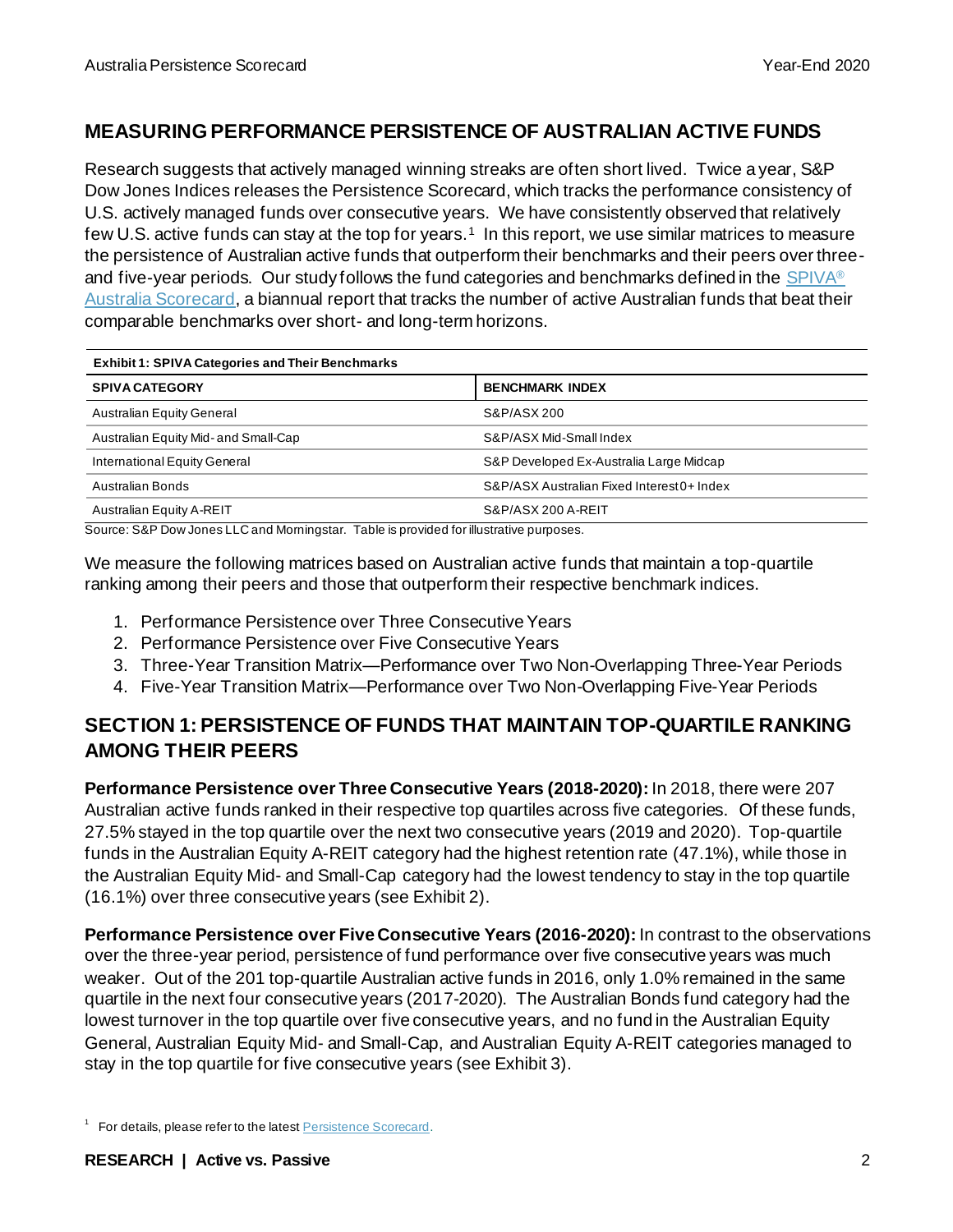**Exhibit 2: Performance Persistence of Australian Active Funds over Three Consecutive Years (2018-2020)**

| <b>FUND CATEGORY</b>                 | NUMBER OF FUNDS IN TOP<br><b>QUARTILE AT START</b> |      | % OF FUNDS STAYING IN TOP QUARTILE |
|--------------------------------------|----------------------------------------------------|------|------------------------------------|
|                                      | 2018                                               | 2019 | 2020                               |
| <b>Australian Equity General</b>     | 80                                                 | 37.5 | 25.0                               |
| Australian Equity Mid- and Small-Cap | 31                                                 | 29.0 | 16.1                               |
| International Equity General         | 64                                                 | 43.8 | 32.8                               |
| Australian Bonds                     | 15                                                 | 53.3 | 20.0                               |
| Australian Equity A-REIT             | 17                                                 | 58.8 | 47.1                               |
| <b>All Categories</b>                | 207                                                | 41.1 | 27.5                               |

Source: S&P Dow Jones Indices LLC, Morningstar. Data as of Dec. 31, 2020. Table is provided for illustrative purposes. Past performance is no guarantee of future results.

| <b>FUND CATEGORY</b>                 | NUMBER OF FUNDS IN TOP<br><b>QUARTILE AT START</b> | % OF FUNDS STAYING IN TOP QUARTILE |      |      |      |
|--------------------------------------|----------------------------------------------------|------------------------------------|------|------|------|
|                                      | 2016                                               | 2017                               | 2018 | 2019 | 2020 |
| <b>Australian Equity General</b>     | 81                                                 | 24.7                               | 9.9  | 0.0  | 0.0  |
| Australian Equity Mid- and Small-Cap | 28                                                 | 17.9                               | 7.1  | 0.0  | 0.0  |
| International Equity General         | 61                                                 | 14.8                               | 1.6  | 1.6  | 1.6  |
| <b>Australian Bonds</b>              | 14                                                 | 64.3                               | 42.9 | 35.7 | 7.1  |
| Australian Equity A-REIT             | 17                                                 | 29.4                               | 11.8 | 0.0  | 0.0  |
| <b>All Categories</b>                | 201                                                | 23.9                               | 9.5  | 3.0  | 1.0  |

Source: S&P Dow Jones Indices LLC, Morningstar. Data as of Dec. 31, 2020. Table is provided for illustrative purposes. Past performance is no guarantee of future results.

**Three-Year Transition Matrix (period from December 2014 to December 2017 versus period from December 2017 to December 2020):** The transition matrix tracks the trajectory of funds in each quartile over two non-overlapping periods. High-performing funds in the Australian Equity Mid- and Small-Cap category showed the highest persistence. Out of the 24 top-quartile Australian Equity Midand Small-Cap funds in the three-year period ending December 2017, 50.0% remained in the top quartile in the subsequent three-year period (December 2017-December 2020). In contrast, highperforming funds in the Australian Equity A-REIT category showed the lowest persistence (only 26.7% maintained a top-quartile ranking). Apart from the Australian Bond category, funds ranked in the bottom two quartiles for the first three-year period had a higher tendency to be merged or liquidated in the subsequent three-year period (see Exhibit 4).

**Five-Year Transition Matrix (period from December 2010 to December 2015 versus period from December 2015 to December 2020):** As opposed to the observation for the three-year transition matrix, top-quartile funds in the Australian Bonds category had the highest persistence (63.6%), while Australian A-REIT funds had the lowest persistence (17.6%) in the five-year transition matrix. Overall, out of the 167 Australian funds that ranked in their respective top quartile in the five-year period ending December 2015, only 26.9% of them stayed in the first quartile in the subsequent five-year period (December 2015-December 2020), though they had a lower liquidation rate (see Exhibit 5).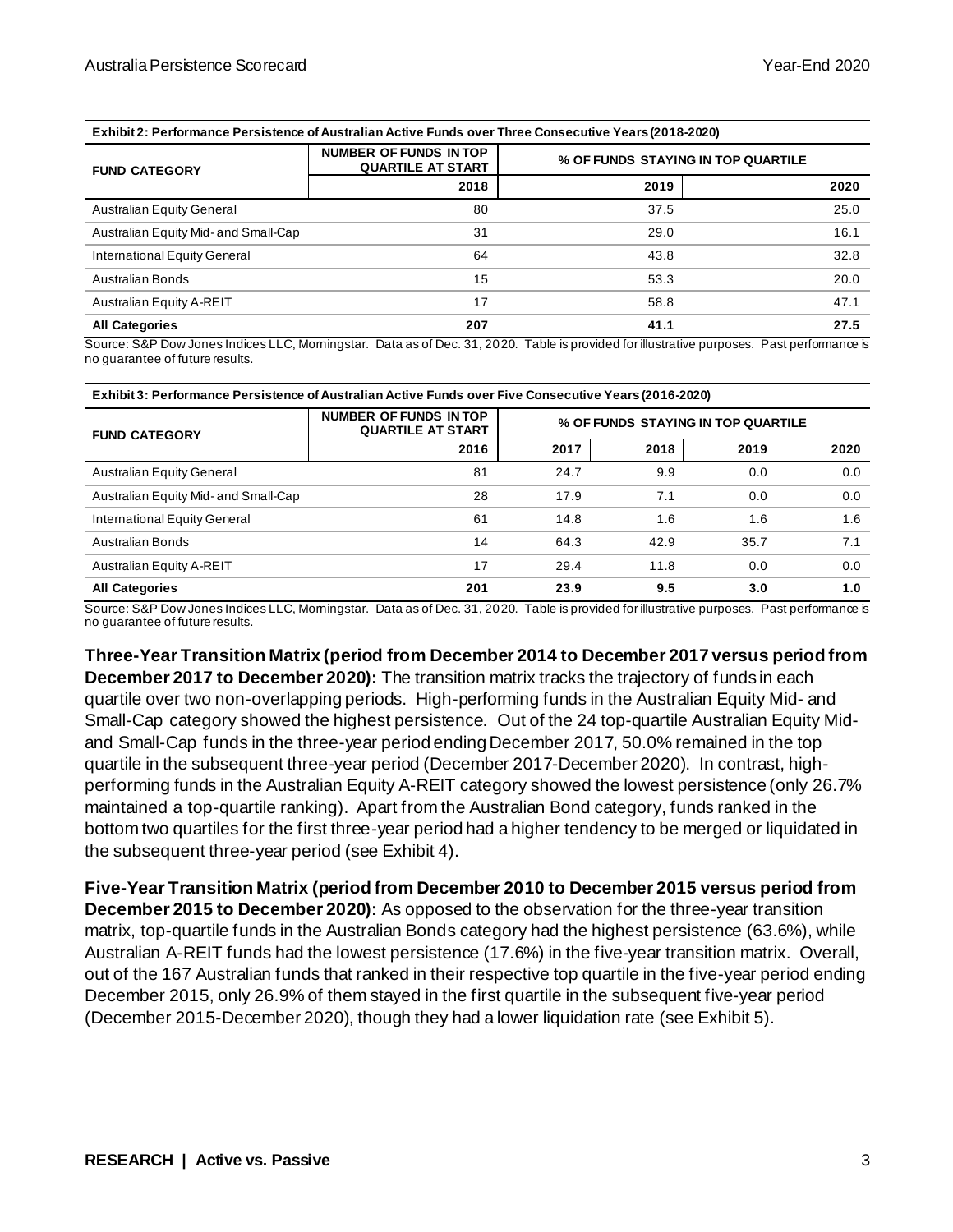**Exhibit 4: Three-Year Transition Matrix – Performance over Two Non-Overlapping Three-Year Periods (Period from December 2014 to December 2017 versus Period from December 2017 to December 2020)**

| <b>FUND COUNT AT START</b>       |                                      | THREE-YEAR PERCENTAGES AT END (%) |                        |                        |                 |                                     |              |
|----------------------------------|--------------------------------------|-----------------------------------|------------------------|------------------------|-----------------|-------------------------------------|--------------|
| <b>QUARTILE</b>                  | (DECEMBER 2017)                      | 1ST<br><b>QUARTILE</b>            | 2ND<br><b>QUARTILE</b> | 3RD<br><b>QUARTILE</b> | 4TH<br>QUARTILE | <b>MERGED/</b><br><b>LIQUIDATED</b> | <b>TOTAL</b> |
| <b>AUSTRALIAN EQUITY GENERAL</b> |                                      |                                   |                        |                        |                 |                                     |              |
| 1st Quartile                     | 72                                   | 38.9                              | 23.6                   | 13.9                   | 19.4            | 4.2                                 | 100.0        |
| 2nd Quartile                     | 72                                   | 27.8                              | 31.9                   | 13.9                   | 12.5            | 13.9                                | 100.0        |
| 3rd Quartile                     | 72                                   | 11.1                              | 19.4                   | 30.6                   | 23.6            | 15.3                                | 100.0        |
| 4th Quartile                     | 72                                   | 9.7                               | 11.1                   | 29.2                   | 31.9            | 18.1                                | 100.0        |
|                                  | AUSTRALIAN EQUITY MID- AND SMALL-CAP |                                   |                        |                        |                 |                                     |              |
| 1st Quartile                     | 24                                   | 50.0                              | 16.7                   | 8.3                    | 20.8            | 4.2                                 | 100.0        |
| 2nd Quartile                     | 23                                   | 17.4                              | 34.8                   | 21.7                   | 21.7            | 4.3                                 | 100.0        |
| 3rd Quartile                     | 24                                   | 4.2                               | 29.2                   | 25.0                   | 20.8            | 20.8                                | 100.0        |
| 4th Quartile                     | 24                                   | 12.5                              | 4.2                    | 29.2                   | 20.8            | 33.3                                | 100.0        |
|                                  | <b>INTERNATIONAL EQUITY GENERAL</b>  |                                   |                        |                        |                 |                                     |              |
| 1st Quartile                     | 51                                   | 31.4                              | 17.6                   | 21.6                   | 19.6            | 9.8                                 | 100.0        |
| 2nd Quartile                     | 51                                   | 17.6                              | 41.2                   | 15.7                   | 17.6            | 7.8                                 | 100.0        |
| 3rd Quartile                     | 51                                   | 13.7                              | 15.7                   | 27.5                   | 23.5            | 19.6                                | 100.0        |
| 4th Quartile                     | 51                                   | 21.6                              | 9.8                    | 19.6                   | 23.5            | 25.5                                | 100.0        |
| <b>AUSTRALIAN BONDS</b>          |                                      |                                   |                        |                        |                 |                                     |              |
| 1st Quartile                     | 13                                   | 30.8                              | 30.8                   | 15.4                   | 7.7             | 15.4                                | 100.0        |
| 2nd Quartile                     | 13                                   | 23.1                              | 23.1                   | 23.1                   | 15.4            | 15.4                                | 100.0        |
| 3rd Quartile                     | 13                                   | 30.8                              | 7.7                    | 23.1                   | 30.8            | 7.7                                 | 100.0        |
| 4th Quartile                     | 13                                   | 7.7                               | 23.1                   | 23.1                   | 38.5            | 7.7                                 | 100.0        |
| <b>AUSTRALIAN EQUITY A-REIT</b>  |                                      |                                   |                        |                        |                 |                                     |              |
| 1st Quartile                     | 15                                   | 26.7                              | 20.0                   | 33.3                   | 20.0            | 0.0                                 | 100.0        |
| 2nd Quartile                     | 17                                   | 23.5                              | 41.2                   | 11.8                   | 23.5            | 0.0                                 | 100.0        |
| 3rd Quartile                     | 16                                   | 25.0                              | 12.5                   | 31.3                   | 18.8            | 12.5                                | 100.0        |
| 4th Quartile                     | 16                                   | 18.8                              | 18.8                   | 18.8                   | 31.3            | 12.5                                | 100.0        |
| <b>ALL CATEGORIES</b>            |                                      |                                   |                        |                        |                 |                                     |              |
| 1st Quartile                     | 175                                  | 36.6                              | 21.1                   | 17.1                   | 18.9            | 6.3                                 | 100.0        |
| 2nd Quartile                     | 176                                  | 22.7                              | 35.2                   | 15.9                   | 16.5            | 9.7                                 | 100.0        |
| 3rd Quartile                     | 176                                  | 13.6                              | 18.2                   | 28.4                   | 23.3            | 16.5                                | 100.0        |
| 4th Quartile                     | 176                                  | 14.2                              | 11.4                   | 25.0                   | 28.4            | 21.0                                | 100.0        |

Source: S&P Dow Jones Indices LLC, Morningstar. Data as of Dec. 31, 2020. Table is provided for illustrative purposes. Past performance is no guarantee of future results.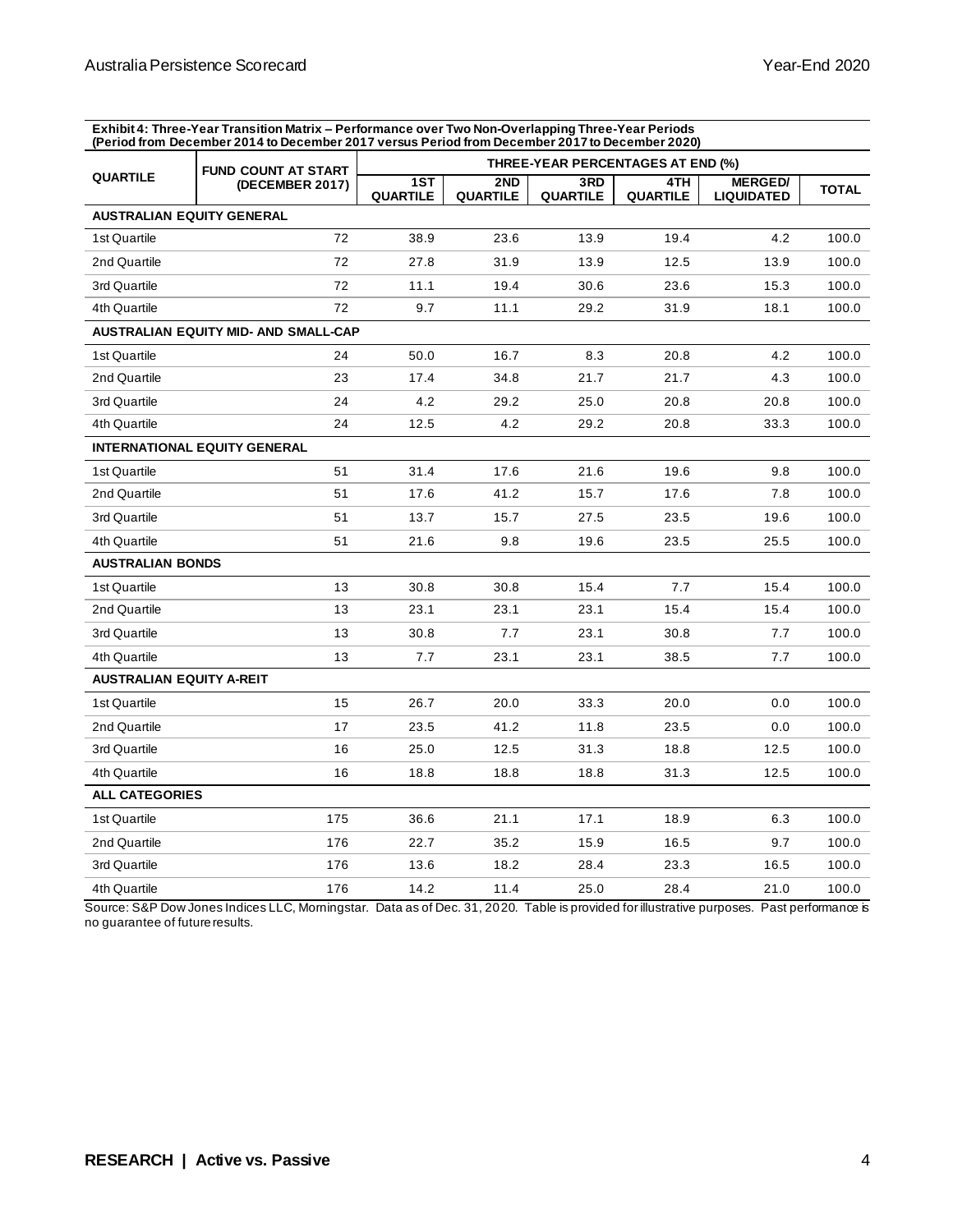**Exhibit 5: Five-Year Transition Matrix – Performance over Two Non-Overlapping Five-Year Periods (Period from December 2010 to December 2015 versus Period from December 2015 to December 2020)**

|                                  | <b>FUND COUNT AT START</b>                  |                        | <b>FIVE-YEAR PERCENTAGES AT END (%)</b> |                 |                 |                                     |              |  |
|----------------------------------|---------------------------------------------|------------------------|-----------------------------------------|-----------------|-----------------|-------------------------------------|--------------|--|
| <b>QUARTILE</b>                  | (DECEMBER 2015)                             | 1ST<br><b>QUARTILE</b> | 2ND<br><b>QUARTILE</b>                  | 3RD<br>QUARTILE | 4TH<br>QUARTILE | <b>MERGED/</b><br><b>LIQUIDATED</b> | <b>TOTAL</b> |  |
| <b>AUSTRALIAN EQUITY GENERAL</b> |                                             |                        |                                         |                 |                 |                                     |              |  |
| 1st Quartile                     | 71                                          | 25.4                   | 9.9                                     | 16.9            | 38.0            | 9.9                                 | 100.0        |  |
| 2nd Quartile                     | 70                                          | 24.3                   | 35.7                                    | 12.9            | 8.6             | 18.6                                | 100.0        |  |
| 3rd Quartile                     | 71                                          | 9.9                    | 18.3                                    | 32.4            | 12.7            | 26.8                                | 100.0        |  |
| 4th Quartile                     | 71                                          | 19.7                   | 14.1                                    | 16.9            | 19.7            | 29.6                                | 100.0        |  |
|                                  | <b>AUSTRALIAN EQUITY MID- AND SMALL-CAP</b> |                        |                                         |                 |                 |                                     |              |  |
| 1st Quartile                     | 22                                          | 22.7                   | 18.2                                    | 9.1             | 31.8            | 18.2                                | 100.0        |  |
| 2nd Quartile                     | 22                                          | 22.7                   | 22.7                                    | 18.2            | 27.3            | 9.1                                 | 100.0        |  |
| 3rd Quartile                     | 22                                          | 9.1                    | 18.2                                    | 40.9            | 18.2            | 13.6                                | 100.0        |  |
| 4th Quartile                     | 23                                          | 21.7                   | 17.4                                    | 8.7             | 0.0             | 52.2                                | 100.0        |  |
|                                  | <b>INTERNATIONAL EQUITY GENERAL</b>         |                        |                                         |                 |                 |                                     |              |  |
| 1st Quartile                     | 46                                          | 26.1                   | 32.6                                    | 15.2            | 17.4            | 8.7                                 | 100.0        |  |
| 2nd Quartile                     | 46                                          | 10.9                   | 21.7                                    | 26.1            | 10.9            | 30.4                                | 100.0        |  |
| 3rd Quartile                     | 46                                          | 23.9                   | 6.5                                     | 23.9            | 13.0            | 32.6                                | 100.0        |  |
| 4th Quartile                     | 47                                          | 12.8                   | 10.6                                    | 8.5             | 31.9            | 36.2                                | 100.0        |  |
| <b>AUSTRALIAN BONDS</b>          |                                             |                        |                                         |                 |                 |                                     |              |  |
| 1st Quartile                     | 11                                          | 63.6                   | 18.2                                    | 0.0             | 0.0             | 18.2                                | 100.0        |  |
| 2nd Quartile                     | 11                                          | 27.3                   | 27.3                                    | 27.3            | 9.1             | 9.1                                 | 100.0        |  |
| 3rd Quartile                     | 11                                          | 0.0                    | 36.4                                    | 45.5            | 9.1             | 9.1                                 | 100.0        |  |
| 4th Quartile                     | 11                                          | 0.0                    | 0.0                                     | 9.1             | 72.7            | 18.2                                | 100.0        |  |
| <b>AUSTRALIAN EQUITY A-REIT</b>  |                                             |                        |                                         |                 |                 |                                     |              |  |
| 1st Quartile                     | 17                                          | 17.6                   | 23.5                                    | 11.8            | 29.4            | 17.6                                | 100.0        |  |
| 2nd Quartile                     | 16                                          | 25.0                   | 18.8                                    | 12.5            | 25.0            | 18.8                                | 100.0        |  |
| 3rd Quartile                     | 16                                          | 31.3                   | 12.5                                    | 25.0            | 25.0            | 6.3                                 | 100.0        |  |
| 4th Quartile                     | 17                                          | 11.8                   | 23.5                                    | 35.3            | 5.9             | 23.5                                | 100.0        |  |
| <b>ALL CATEGORIES</b>            |                                             |                        |                                         |                 |                 |                                     |              |  |
| 1st Quartile                     | 167                                         | 26.9                   | 19.2                                    | 13.8            | 28.1            | 12.0                                | 100.0        |  |
| 2nd Quartile                     | 165                                         | 20.6                   | 27.9                                    | 18.2            | 13.3            | 20.0                                | 100.0        |  |
| 3rd Quartile                     | 166                                         | 15.1                   | 15.7                                    | 31.3            | 14.5            | 23.5                                | 100.0        |  |
| 4th Quartile                     | 169                                         | 16.0                   | 13.6                                    | 14.8            | 22.5            | 33.1                                | 100.0        |  |

Source: S&P Dow Jones Indices LLC, Morningstar. Data as of Dec. 31, 2020. Table is provided for illustrative purposes. Past performance is no guarantee of future results.

## **SECTION 2: PERSISTENCE OF FUNDS THAT OUTPERFORM THEIR RESPECTIVE BENCHMARK INDICES**

**Performance Persistence over Three Consecutive Years (2018-2020):** Out of 214 Australian active funds that outperformed their respective benchmarks across five fund categories in 2018, 38.3% continued to outperform the benchmark over the next two consecutive years (2019-2020). Outperforming funds in the Australian Equity General category had the highest persistence (47.7%) in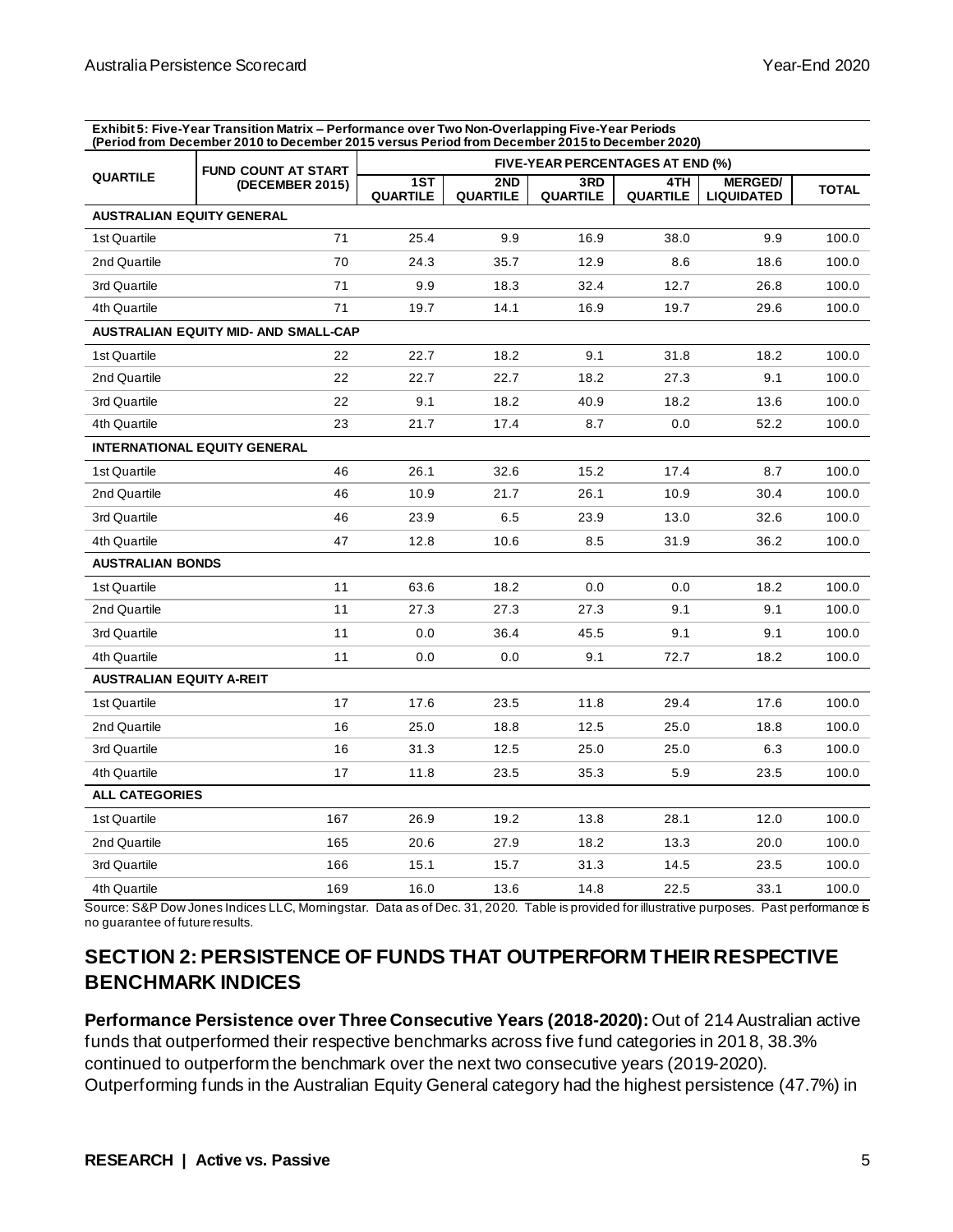outperforming the benchmark, while Australian Equity Mid- and Small-Cap funds had the least consistency (31.8%) of outperformance over three consecutive years (see Exhibit 6).

**Performance Persistence over Five Consecutive Years (2016-2020):** There were 179 Australian active funds that beat their respective benchmark in 2016, and only 2.2% managed to continue their outperformance in the following four consecutive years (2017-2020). None of the fund categories showed strong persistence in their outperforming funds. The Australian Bonds category had the highest persistence rate (5.3%) over five consecutive years (see Exhibit 7).

| Exhibit 6: Performance Persistence of Australian Active Funds over Three Consecutive Years (2018-2020) |                                                  |       |                                                                         |  |  |  |
|--------------------------------------------------------------------------------------------------------|--------------------------------------------------|-------|-------------------------------------------------------------------------|--|--|--|
| <b>FUND CATEGORY</b>                                                                                   | NUMBER OF OUTPERFORMING<br><b>FUNDS AT START</b> |       | % OF FUNDS OUTPERFORMING THE BENCHMARK IN<br><b>CONSECUTIVE PERIODS</b> |  |  |  |
|                                                                                                        | 2018                                             | 2019  | 2020                                                                    |  |  |  |
| Australian Equity General                                                                              | 44                                               | 63.6  | 47.7                                                                    |  |  |  |
| Australian Equity Mid- and Small-Cap                                                                   | 66                                               | 50.0  | 31.8                                                                    |  |  |  |
| International Equity General                                                                           | 84                                               | 45.2  | 38.1                                                                    |  |  |  |
| Australian Bonds                                                                                       | 5                                                | 100.0 | 40.0                                                                    |  |  |  |
| Australian Equity A-REIT                                                                               | 15                                               | 60.0  | 40.0                                                                    |  |  |  |
| <b>All Categories</b>                                                                                  | 214                                              | 52.8  | 38.3                                                                    |  |  |  |

Source: S&P Dow Jones Indices LLC, Morningstar. Data as of Dec. 31, 2020. Table is provided for illustrative purposes. Past performance is no guarantee of future results.

| Exhibit 7: Performance Persistence of Australian Active Funds over Five Consecutive Years (2016-2020) |                                                         |                                           |      |      |      |  |
|-------------------------------------------------------------------------------------------------------|---------------------------------------------------------|-------------------------------------------|------|------|------|--|
| <b>FUND CATEGORY</b>                                                                                  | <b>NUMBER OF OUTPERFORMING</b><br><b>FUNDS AT START</b> | % OF FUNDS OUTPERFORMING THE BENCHMARK IN |      |      |      |  |
|                                                                                                       | 2016                                                    | 2017                                      | 2018 | 2019 | 2020 |  |
| <b>Australian Equity General</b>                                                                      | 81                                                      | 45.7                                      | 6.2  | 3.7  | 1.2  |  |
| Australian Equity Mid- and Small-Cap                                                                  | 23                                                      | 17.4                                      | 8.7  | 4.3  | 4.3  |  |
| International Equity General                                                                          | 37                                                      | 37.8                                      | 5.4  | 5.4  | 2.7  |  |
| Australian Bonds                                                                                      | 19                                                      | 73.7                                      | 10.5 | 10.5 | 5.3  |  |
| Australian Equity A-REIT                                                                              | 19                                                      | 63.2                                      | 15.8 | 0.0  | 0.0  |  |
| 4.5<br><b>All Categories</b><br>179<br>45.3<br>7.8                                                    |                                                         |                                           |      |      | 2.2  |  |

Source: S&P Dow Jones Indices LLC, Morningstar. Data as of Dec. 31, 2020. Table is provided for illustrative purposes. Past performance is no guarantee of future results.

**Three-Year Transition Matrix (period from December 2014 to December 2017 versus period from December 2017 to December 2020):** Of the 240 Australian active funds that outperformed their benchmarks between December 2014 and December 2017, 47.1% of them continued to outperform in the subsequent three-year period (December 2017-December 2020). Outperforming funds in the Australian Equity Mid- and Small-Cap category had the highest persistence in outperformance (71.4%), while those in the International Equity General category had the lowest tendency (37.5%) to continue to outperform (see Exhibit 8).

**Five-Year Transition Matrix (period from December 2010 to December 2015 versus period from December 2015 to December 2020):** Out of the 268 Australian funds that outperformed in the fiveyear period ending December 2015, 60.4% underperformed their respective benchmarks and 13.1% were merged or liquidated in the following five years (December 2015-December 2020). Apart from Australian Bonds, none of fund categories exhibited strong performance persistence for two successive five-year periods (see Exhibit 9).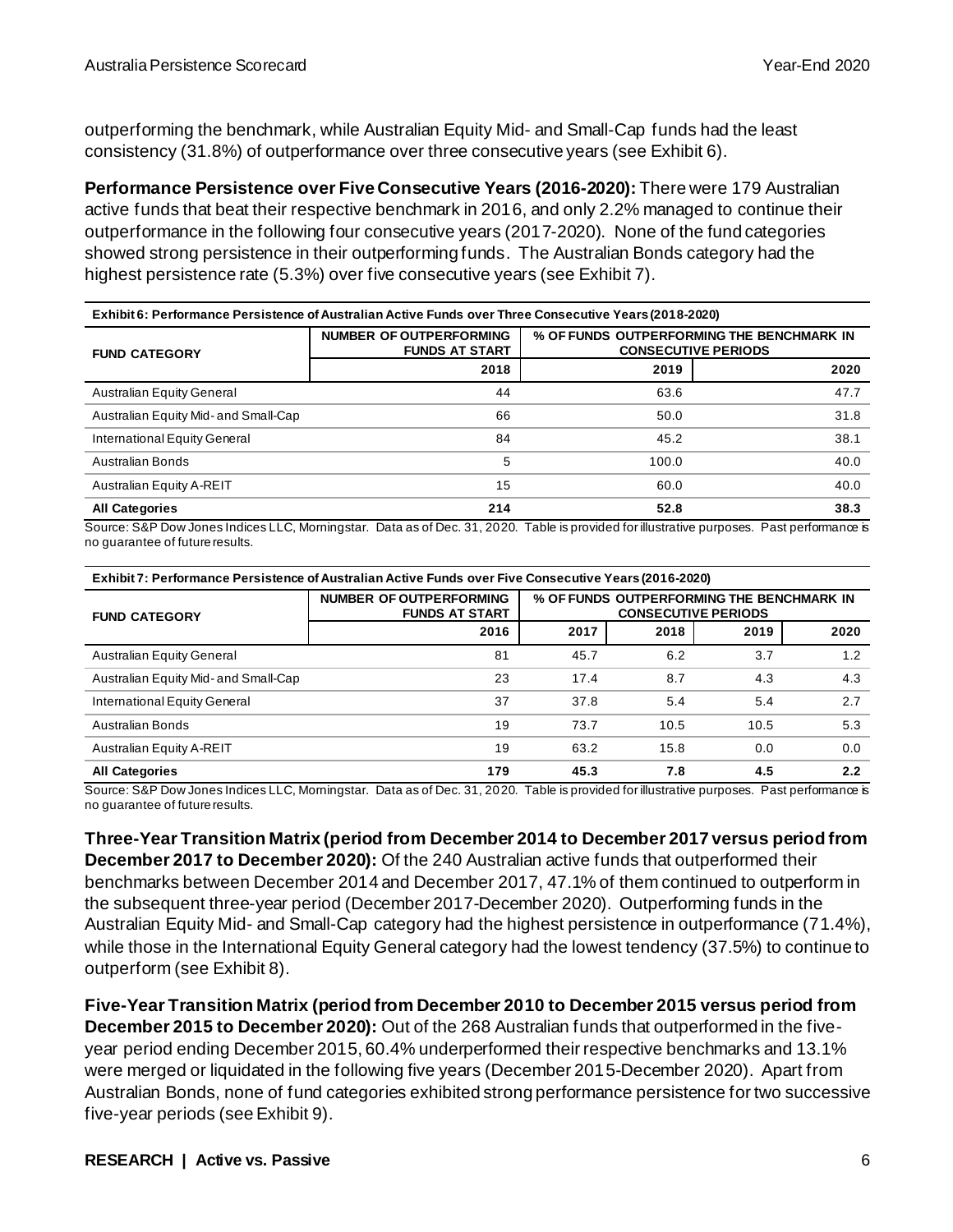**Exhibit 8: Three-Year Transition Matrix – Performance over Two Non-Overlapping Three-Year Periods (Period from December 2014 to December 2017 versus Period from December 2017 to December 2020)**

| <b>RELATIVE</b>                             | <b>FUND COUNT AT START</b> | THREE-YEAR PERCENTAGES AT END (%)       |                                           |                                     |              |  |
|---------------------------------------------|----------------------------|-----------------------------------------|-------------------------------------------|-------------------------------------|--------------|--|
| <b>PERFORMANCE</b>                          | (DECEMBER 2017)            | <b>OUTPERFORMED</b><br><b>BENCHMARK</b> | <b>UNDERPERFORMED</b><br><b>BENCHMARK</b> | <b>MERGED/</b><br><b>LIQUIDATED</b> | <b>TOTAL</b> |  |
| <b>AUSTRALIAN EQUITY GENERAL</b>            |                            |                                         |                                           |                                     |              |  |
| Outperformed Benchmark                      | 120                        | 45.0                                    | 49.2                                      | 5.8                                 | 100.0        |  |
| Underperformed Benchmark                    | 168                        | 12.5                                    | 69.6                                      | 17.9                                | 100.0        |  |
| <b>AUSTRALIAN EQUITY MID- AND SMALL-CAP</b> |                            |                                         |                                           |                                     |              |  |
| Outperformed Benchmark                      | 28                         | 71.4                                    | 25.0                                      | 3.6                                 | 100.0        |  |
| Underperformed Benchmark                    | 67                         | 29.9                                    | 49.3                                      | 20.9                                | 100.0        |  |
| <b>INTERNATIONAL EQUITY GENERAL</b>         |                            |                                         |                                           |                                     |              |  |
| Outperformed Benchmark                      | 48                         | 37.5                                    | 54.2                                      | 8.3                                 | 100.0        |  |
| Underperformed Benchmark                    | 156                        | 20.5                                    | 61.5                                      | 17.9                                | 100.0        |  |
| <b>AUSTRALIAN BONDS</b>                     |                            |                                         |                                           |                                     |              |  |
| Outperformed Benchmark                      | 16                         | 43.8                                    | 37.5                                      | 18.8                                | 100.0        |  |
| Underperformed Benchmark                    | 36                         | 25.0                                    | 66.7                                      | 8.3                                 | 100.0        |  |
| <b>AUSTRALIAN EQUITY A-REIT</b>             |                            |                                         |                                           |                                     |              |  |
| Outperformed Benchmark                      | 28                         | 50.0                                    | 50.0                                      | 0.0                                 | 100.0        |  |
| Underperformed Benchmark                    | 36                         | 38.9                                    | 50.0                                      | 11.1                                | 100.0        |  |
| <b>ALL CATEGORIES</b>                       |                            |                                         |                                           |                                     |              |  |
| Outperformed Benchmark                      | 240                        | 47.1                                    | 46.7                                      | 6.3                                 | 100.0        |  |
| Underperformed Benchmark                    | 463                        | 20.7                                    | 62.2                                      | 17.1                                | 100.0        |  |

Source: S&P Dow Jones Indices LLC, Morningstar. Data as of Dec. 31, 2020. Table is provided for illustrative purposes. Past performance is no guarantee of future results.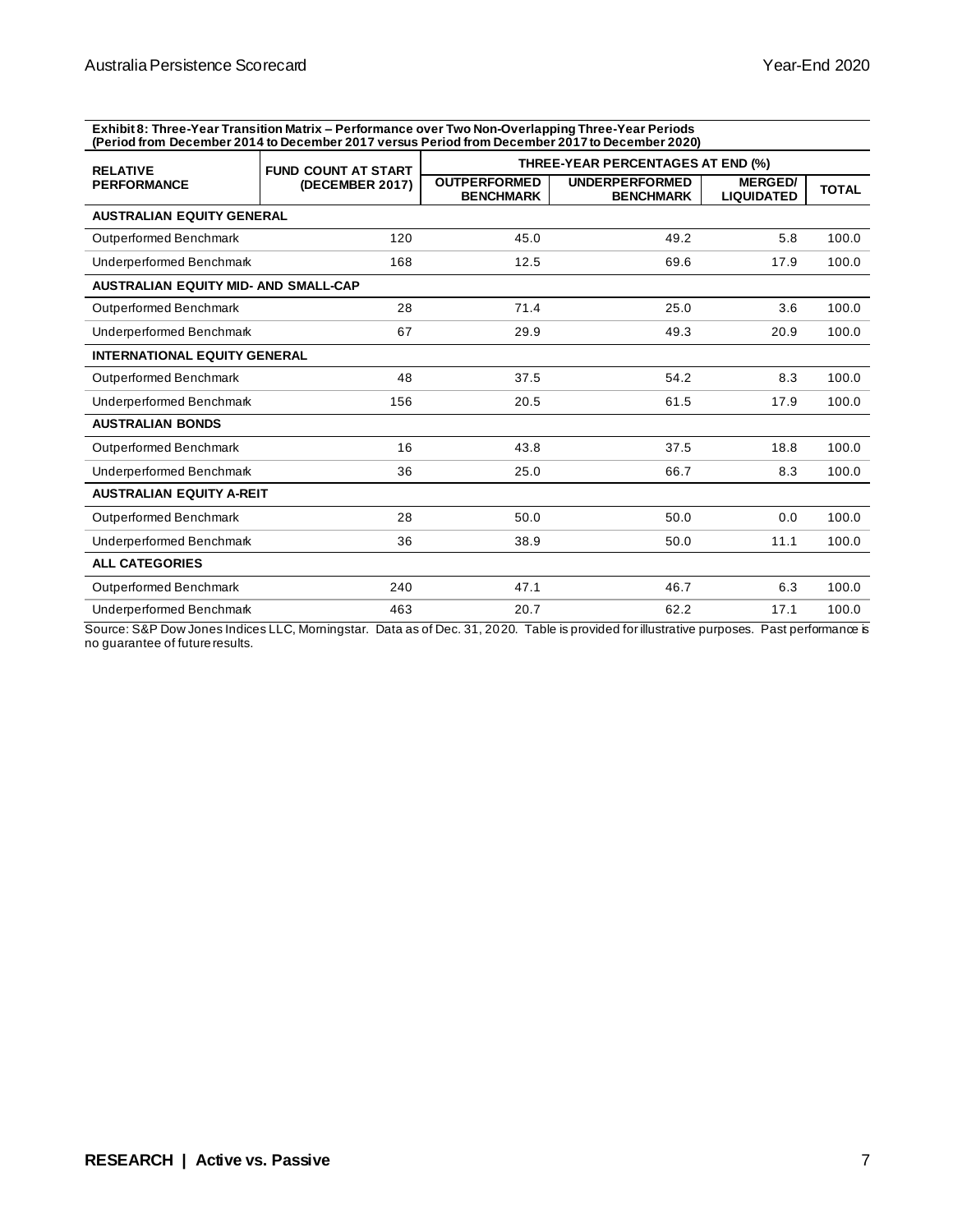**Exhibit 9: Five-Year Transition Matrix – Performance over Two Non-Overlapping Five-Year Periods (Period from December 2010 to December 2015 versus Period from December 2015 to December 2020)**

| <b>RELATIVE</b>                             | <b>FUND COUNT AT START</b> |                                         | FIVE-YEAR PERCENTAGES AT END (%)          |                                     |              |  |  |
|---------------------------------------------|----------------------------|-----------------------------------------|-------------------------------------------|-------------------------------------|--------------|--|--|
| <b>PERFORMANCE</b>                          | (DECEMBER 2015)            | <b>OUTPERFORMED</b><br><b>BENCHMARK</b> | <b>UNDERPERFORMED</b><br><b>BENCHMARK</b> | <b>MERGED/</b><br><b>LIQUIDATED</b> | <b>TOTAL</b> |  |  |
| <b>AUSTRALIAN EQUITY GENERAL</b>            |                            |                                         |                                           |                                     |              |  |  |
| Outperformed Benchmark                      | 136                        | 27.2                                    | 58.8                                      | 14.0                                | 100.0        |  |  |
| Underperformed Benchmark                    | 147                        | 15.6                                    | 56.5                                      | 27.9                                | 100.0        |  |  |
| <b>AUSTRALIAN EQUITY MID- AND SMALL-CAP</b> |                            |                                         |                                           |                                     |              |  |  |
| Outperformed Benchmark                      | 74                         | 16.2                                    | 68.9                                      | 14.9                                | 100.0        |  |  |
| Underperformed Benchmark                    | 15                         | 13.3                                    | 20.0                                      | 66.7                                | 100.0        |  |  |
| <b>INTERNATIONAL EQUITY GENERAL</b>         |                            |                                         |                                           |                                     |              |  |  |
| Outperformed Benchmark                      | 33                         | 27.3                                    | 66.7                                      | 6.1                                 | 100.0        |  |  |
| Underperformed Benchmark                    | 152                        | 13.2                                    | 55.3                                      | 31.6                                | 100.0        |  |  |
| <b>AUSTRALIAN BONDS</b>                     |                            |                                         |                                           |                                     |              |  |  |
| Outperformed Benchmark                      | 12                         | 66.7                                    | 16.7                                      | 16.7                                | 100.0        |  |  |
| Underperformed Benchmark                    | 32                         | 18.8                                    | 68.8                                      | 12.5                                | 100.0        |  |  |
| <b>AUSTRALIAN EQUITY A-REIT</b>             |                            |                                         |                                           |                                     |              |  |  |
| Outperformed Benchmark                      | 13                         | 38.5                                    | 53.8                                      | 7.7                                 | 100.0        |  |  |
| Underperformed Benchmark                    | 53                         | 41.5                                    | 39.6                                      | 18.9                                | 100.0        |  |  |
| <b>ALL CATEGORIES</b>                       |                            |                                         |                                           |                                     |              |  |  |
| Outperformed Benchmark                      | 268                        | 26.5                                    | 60.4                                      | 13.1                                | 100.0        |  |  |
| Underperformed Benchmark                    | 399                        | 18.3                                    | 53.4                                      | 28.3                                | 100.0        |  |  |

Source: S&P Dow Jones Indices LLC, Morningstar. Data as of Dec. 31, 2020. Table is provided for illustrative purposes. Past performance is no guarantee of future results.

### **SECTION 3: CONCLUSION**

While comparing returns against a benchmark is a common practice to evaluate the performance of active funds, performance persistence is an additional test of the fund managers' skills at overcoming different market environments. In this report, we measured the performance persistence of active funds that outperformed their peers and benchmarks over consecutive three- and five-year periods, and their transition matrices over subsequent time periods.

Various evaluation matrices in the latest report showed that only a minority of Australian highperforming funds persisted in outperforming their respective benchmarks or consistently stayed in their respective top quartiles for three or five consecutive years; 27.5% of funds maintained top-quartile rankings over the consecutive three-year period and much fewer (1.0%) for the consecutive five-year period. Among Australian funds that outperformed their benchmarks, 38.3% of them consistently beat their benchmarks consecutively over three-year period and only 2.2% of them did so for the five-year period.

The transition matrix tracking the trajectory of funds in each quartile showed the majority of top-quartile Australian funds did not persist for over two non-overlapping three- and five-year periods, though they recorded lower liquidation rates. Only 36.6% of funds maintained top-quartile rankings over two successive three-year periods and fewer (26.9%) over two successive five-year periods. Among Australian funds that outperformed their benchmarks, 47.1% of them consistently beat their benchmarks consecutively over three-year period and only 26.5% of them did so for the five-year period.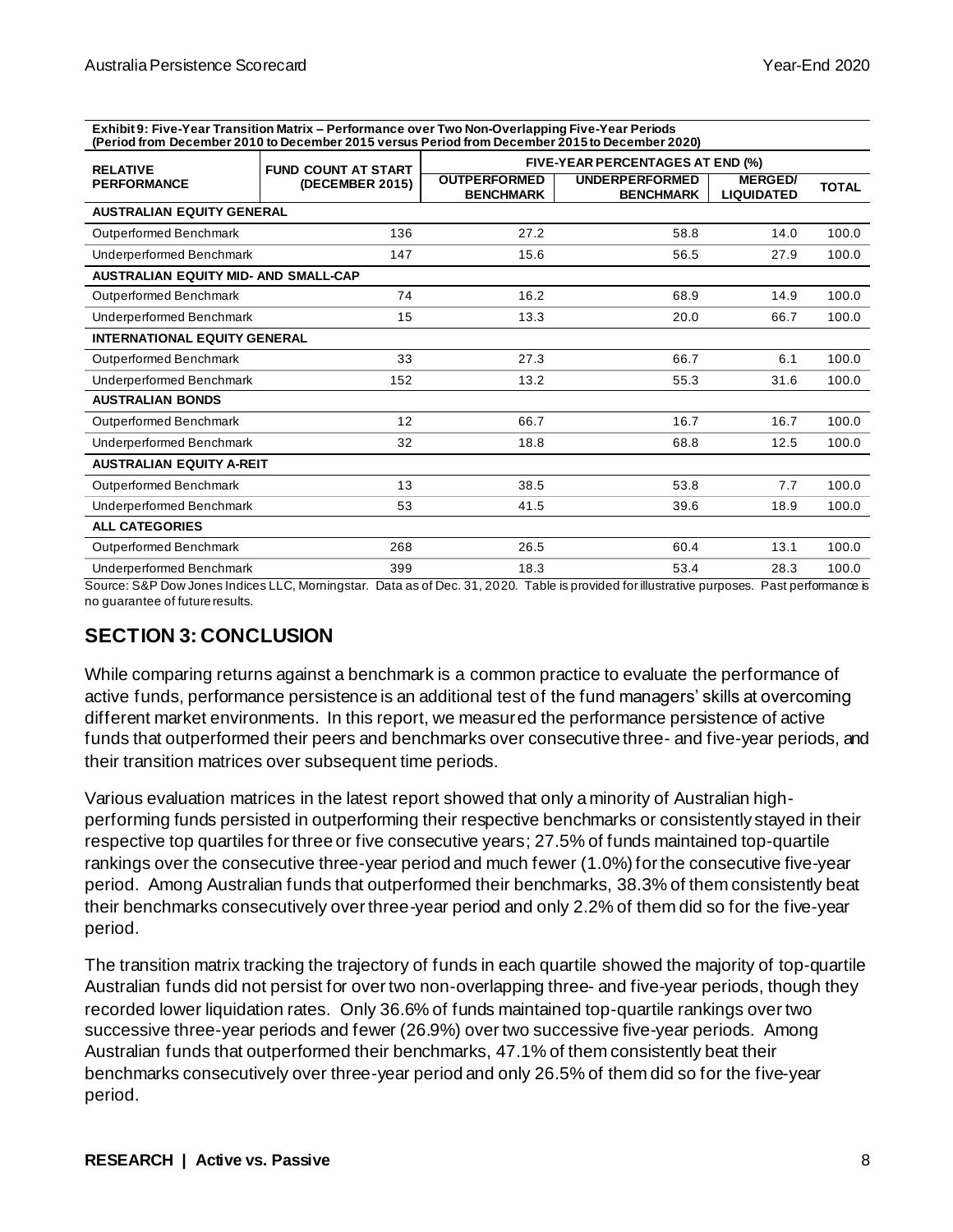| <b>S&amp;P DJI RESEARCH CONTRIBUTORS</b> |                       |                                  |  |  |  |  |
|------------------------------------------|-----------------------|----------------------------------|--|--|--|--|
| Sunjiv Mainie, CFA, CQF                  | Global Head           | sunjiv.mainie@spglobal.com       |  |  |  |  |
| Jake Vukelic                             | Business Manager      | jake.vukelic@spglobal.com        |  |  |  |  |
| <b>GLOBAL RESEARCH &amp; DESIGN</b>      |                       |                                  |  |  |  |  |
| <b>AMERICAS</b>                          |                       |                                  |  |  |  |  |
| Gauray Sinha                             | Americas Head         | gaurav.sinha@spglobal.com        |  |  |  |  |
| Laura Assis                              | Analyst               | laura.assis@spqlobal.com         |  |  |  |  |
| Cristopher Anguiano, FRM                 | Senior Analyst        | cristopher.anguiano@spglobal.com |  |  |  |  |
| Nazerke Bakytzhan, PhD                   | Senior Analyst        | nazerke.bakytzhan@spqlobal.com   |  |  |  |  |
| Smita Chirputkar                         | Director              | smita.chirputkar@spglobal.com    |  |  |  |  |
| Rachel Du                                | Senior Analyst        | rachel.du@spglobal.com           |  |  |  |  |
| Bill Hao                                 | Director              | wenli.hao@spglobal.com           |  |  |  |  |
| Qing Li                                  | Director              | ging.li@spglobal.com             |  |  |  |  |
| Berlinda Liu, CFA                        | Director              | berlinda.liu@spglobal.com        |  |  |  |  |
| Lalit Ponnala, PhD                       | Director              | lalit.ponnala@spqlobal.com       |  |  |  |  |
| Maria Sanchez, CIPM                      | Associate Director    | maria.sanchez@spglobal.com       |  |  |  |  |
| Hong Xie, CFA                            | Senior Director       | hong.xie@spglobal.com            |  |  |  |  |
| <b>APAC</b>                              |                       |                                  |  |  |  |  |
| Priscilla Luk                            | APAC Head             | priscilla.luk@spglobal.com       |  |  |  |  |
| <b>Arpit Gupta</b>                       | Senior Analyst        | arpit.qupta1@spqlobal.com        |  |  |  |  |
| Akash Jain                               | Associate Director    | akash.jain@spglobal.com          |  |  |  |  |
| Anurag Kumar                             | Senior Analyst        | anurag.kumar@spglobal.com        |  |  |  |  |
| Xiaoya Qu                                | Senior Analyst        | xiaoya.qu@spglobal.com           |  |  |  |  |
| Yan Sun                                  | Senior Analyst        | van.sun@spglobal.com             |  |  |  |  |
| Tim Wang                                 | Senior Analyst        | tim.wang@spglobal.com            |  |  |  |  |
| Liyu Zeng, CFA                           | Director              | livu.zeng@spglobal.com           |  |  |  |  |
| <b>EMEA</b>                              |                       |                                  |  |  |  |  |
| Andrew Innes                             | <b>EMEA Head</b>      | andrew.innes@spqlobal.com        |  |  |  |  |
| Alberto Allegrucci, PhD                  | Senior Analyst        | alberto.allegrucci@spglobal.com  |  |  |  |  |
| Panos Brezas, PhD                        | <b>Senior Analyst</b> | panos.brezas@spqlobal.com        |  |  |  |  |
| Leonardo Cabrer, PhD                     | Associate Director    | leonardo.cabrer@spglobal.com     |  |  |  |  |
| Andrew Cairns, CFA                       | Associate Director    | andrew.cairns@spqlobal.com       |  |  |  |  |
| Niall Gilbride, CFA                      | Senior Analyst        | niall.gilbride@spglobal.com      |  |  |  |  |
| Rui Li, ACA                              | Senior Analyst        | rui.li@spglobal.com              |  |  |  |  |
| Jingwen Shi, PhD                         | Senior Analyst        | jingwen.shi@spglobal.com         |  |  |  |  |
| <b>INDEX INVESTMENT STRATEGY</b>         |                       |                                  |  |  |  |  |
| Craig J. Lazzara, CFA                    | Global Head           | craig.lazzara@spglobal.com       |  |  |  |  |
| Fei Mei Chan                             | Director              | feimei.chan@spglobal.com         |  |  |  |  |
| Tim Edwards, PhD                         | Managing Director     | tim.edwards@spglobal.com         |  |  |  |  |
| Anu R. Ganti, CFA                        | Senior Director       | anu.ganti@spglobal.com           |  |  |  |  |
| Sherifa Issifu                           | Associate             | sherifa.issifu@spqlobal.com      |  |  |  |  |